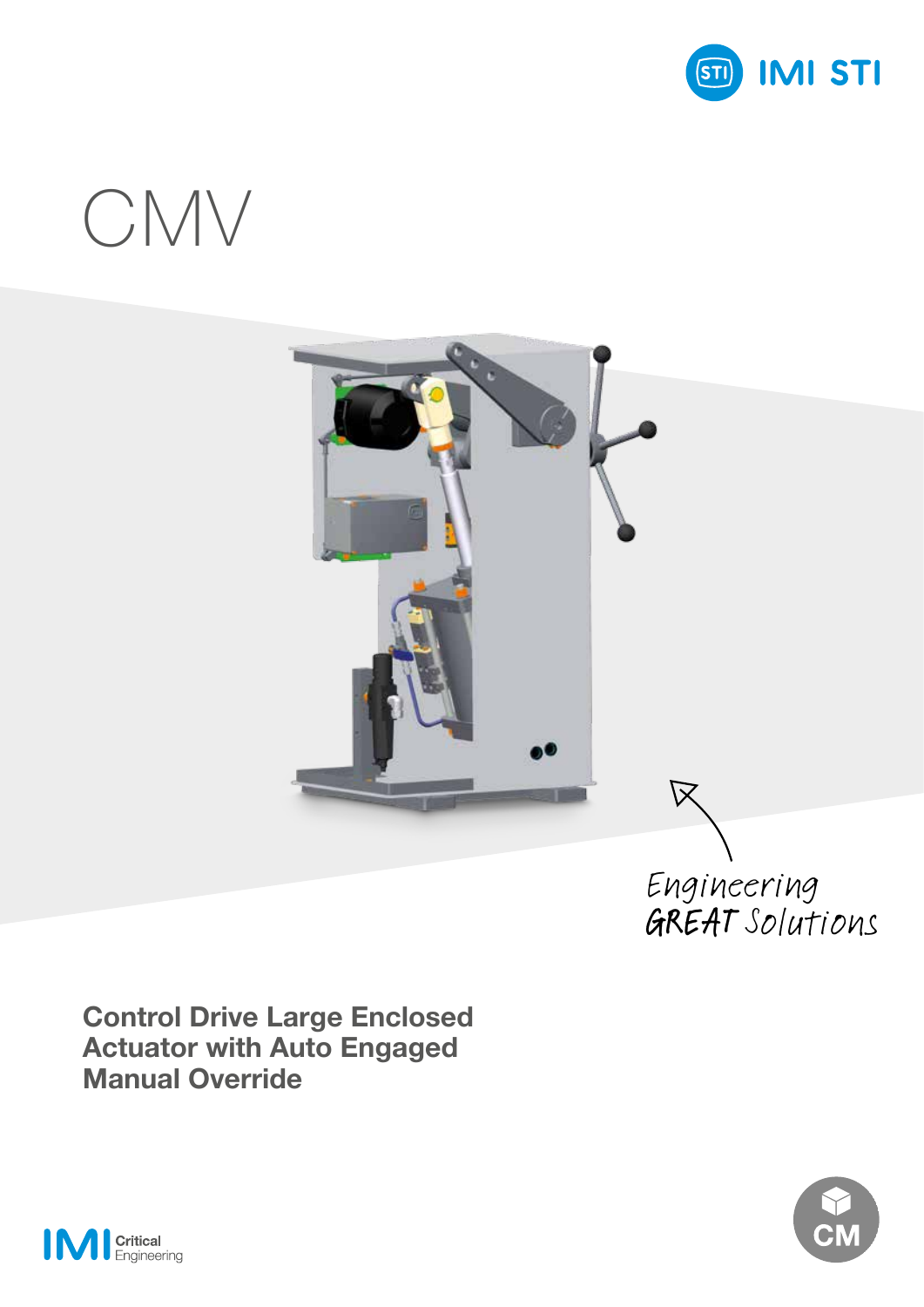# CMV: Control Drive Large Enclosed Actuator with Automatic Engaged Manual Override

The CMV series pneumatic actuator system consists of an actuator and a manual override integrated into a steel housing which is also a portable structure. This rugged construction guarantees continuous operation in harsh environments, for example in power stations, steel industries, petrochemical plants, desert areas, etc. This actuator is able to control final elements like dampers or hydraulic converters with high power actuators. In this actuator, the housing provides a double function of protection and a bearing frame. The engaging of the manual control is made automatically or manually through a dedicated switch.

# **Key features**

- > Actuator with manual override and lock
- > Portable within reinforced steel housing for sturdy support for high forces
- > Up to 4000 daNm
- > -20degC to 70degC
- > Lever has 70deg operating angle for convenient orientation
- > Lever orientation variable on
- > Splined shaft
- > Typical operating pressure 7barg up to 10 barg
- > Mechanical position indicator
- > Large removal panels for ease of access and maintenance



A CMV-2 with some IMI STI products such as cylinder, positioner and accessories.

# **Benefits**

- > It can work in harsh environments, maintaining excellent performance
- > Manual override built-in as standard
- > Easy installation of a wide range of accessories on a separated internal panel
- > Easy maintenance
- > Design for a long operating life
- > Internal SC linear actuator with built-in permanent lubrication system (see SC brochure for more information)
- > Balancing Security Sensor device (BSS) switches automatically from manual function to modulating with signal (after request to come in service) only when the signal matches position where actuator is mechanically locked from manual override. BSS is available as an option only for CMV actuator
- > No competitors have as wide a range of products



FasTrak is a smart positioner and it has a high-capacity and high-precision digital-pneumatic valve controller that replaces a conventional positioner.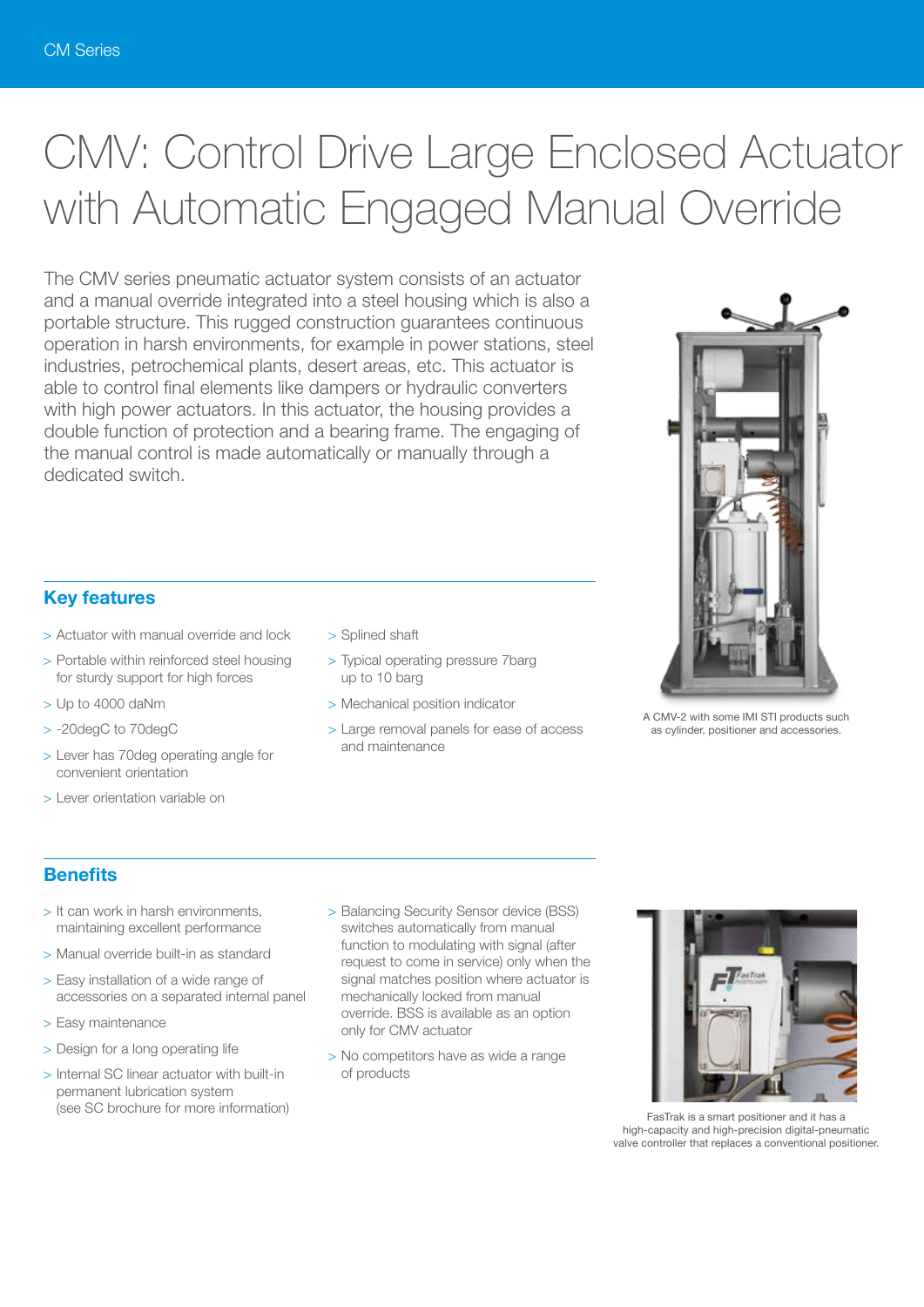

# **Actuator with piston built-in permanent lubrication system**

The CMV utilises an IMI STI linear SC series of actuators with a built-in permanent lubrication system, patented by IMI STI, which assures an extremely smooth valve operation even if dry instrument air is used. Thanks to this lubrication system, which is common to all IMI STI actuators, no maintenance of the moving parts is required, even after many years of continuous service.

The patented lubrication system consists mainly of a grease lubricant filled annular

cavity placed inside the cylinder piston, between a sealing ring and a sliding ring to avoid direct contact between the metal surfaces of the piston and the cylinder, even in case of lateral forces acting on the actuator stem; the annular cavity is filled with grease which, during the piston movement, keeps the metal parts lubricated allowing a very smooth sliding and a long seal life.



SC actuators are suitable for service in harsh environments such as desert areas.

# **Technical specifications**

#### **Housing**

Carbon steel

# **Lever shaft**

Alloy steel 38 NiCrMo4 heat treated

### **Shaft support**

on bearing bronze for CMV-2 to CMV-4 spherical joints for CMV-1

#### **External lever** Carhon steel

# **Manual override**

Pneumatic by-pass function for manual override using an external lever

# **Bearing frame**

Carbon steel

**Manual control screw** Alloy steel 38 NiCrMo4 heat treated

**Tubing & fittings** Brass fittings and copper tubing (stainless steel 316 available on option)

**Standard painting** RAL 7030 grey

# **Lever features**

70° operating angle Lever orientation variable on splined shaft Mechanical position indicator

# **Control signal**

4 to 20 mA (3 to 15 psi) (special cam and/or special control signal available on request)

### **Air supply**

Dry instrument air according to ISO 8573-1

# **Operating pressure**

Pneumatic version from 7 barg up to 10 barg (special version available on request)

#### **Standard operating temperature**

-20°C to 70°C (lower or higher temperature on request)

Available with a wide range of positioners, in particular we suggest FT positioners (see FT brochure for more information)

| <b>Actuator Type</b> | <b>Size</b><br>stroke<br>mm | Torque* available (daNm) |      |            |      |
|----------------------|-----------------------------|--------------------------|------|------------|------|
|                      |                             | <b>Min</b>               |      | <b>Max</b> |      |
|                      |                             | 70                       | 90   | 70         | 90   |
| CMV-1                | 125/250                     | 101                      | 72   | 124        | 101  |
|                      | 160/200                     | 134                      | 94   | 164        | 133  |
|                      | 200/200**                   | 188                      | 132  | 230        | 187  |
| CMV <sub>2</sub>     | 160/300                     | 201                      | 141  | 246        | 200  |
|                      | 200/300                     | 317                      | 224  | 389        | 316  |
|                      | 260/300                     | 540                      | 380  | 662        | 538  |
| CMV-3                | 260/400                     | 720                      | 507  | 882        | 717  |
|                      | 330/400                     | 1179                     | 830  | 1444       | 1174 |
| CMV-4                | 390/450                     | 1909                     | 1316 | 2337       | 1881 |
|                      | 420/450                     | 2193                     | 1531 | 2678       | 2171 |
|                      | 520/450                     | 3361                     | 2320 | 4119       | 3314 |

\* Torque referred at 0.50 Mpa supply pressure and 70° or 90° operating angle of final element (damper).

\*\* Max operating air supply pressure 0.44 Mpa.



The air-lock device is mounted on pneumatic actuators when they need to be isolated from control devices (positioners, electro-pneumatic distributors etc) in the event air pressure falls below the pre-determined operating safety point